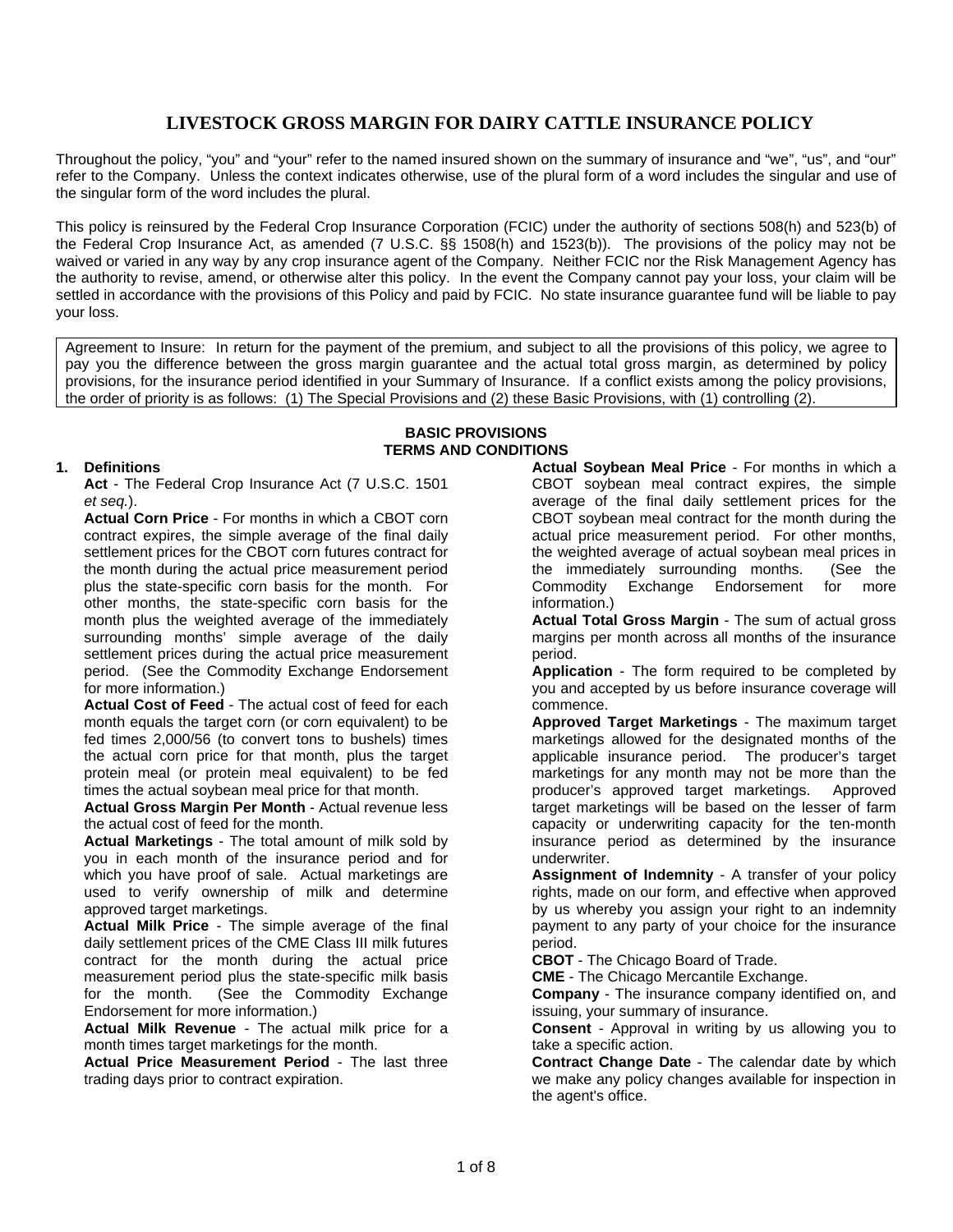**Corn Equivalent** - The amount of corn equivalent to the energy content of the dairy ration used by the producer. Suggested conversion rates for dairy feeds are given in the Commodity Exchange Endorsement.

**Coverage** - The insurance provided by this policy, against insured loss of gross margin as shown on your summary of insurance.

**Crop Year** - The twelve-month period, beginning July 1 and ending the following June 30, which is designated by the calendar year in which it ends.

**Date Coverage Begins** - The calendar date the insurance provided by this policy begins.

**Days** - Calendar days.

**Deductible** - The portion of the expected total gross margin that you elect not to insure. Per hundredweight deductible amounts range from zero to \$1.50 per cwt in 10 cent increments. The deductible equals the selected per hundredweight deductible times the sum of target marketings across all months of the insurance period.

**End of Insurance Period, Date of** - The date upon which your insurance provided by this policy ceases.

period plus the state-specific corn basis for the month. **Expected Corn Price** - For months in which a CBOT corn contract expires, the simple average of the settlement prices for the CBOT corn futures contract for the month during the expected price measurement For other months, the state-specific corn basis for the month plus the weighted average of the immediately surrounding months' simple average of the daily settlement prices during the expected price measurement period. (See the Commodity Exchange Endorsement for more information.)

**Expected Cost of Feed** - The expected cost of feed for each month equals the target corn (or corn equivalent) to be fed times 2000/56 (to convert tons to bushels) times the expected corn price for that month, plus the target protein meal (or protein meal equivalent) to be fed times the expected soybean meal price for that month.

**Expected Gross Margin per Month** - Expected revenue less the expected cost of feed for the month.

**Expected Milk Price** - The simple average of the daily settlement prices of the CME Class III milk futures contract for the month during the expected price measurement period plus the state-specific milk basis for the month. (See the Commodity Exchange Endorsement for more information.)

**Expected Milk Revenue** - The expected milk price for a month times target marketings for the month.

**Expected Price Measurement Period** - The three trading days prior to the second to last trading day of the month in which sales takes place.

**Expected Soybean Meal Price** - For months in which a CBOT soybean meal contract expires, the simple average of the daily settlement prices of the CBOT soybean meal futures contract for the month during the expected price measurement period. For other months, the weighted average of the immediately surrounding months' simple average of the daily settlement prices during the expected price measurement period. (See the Commodity Exchange Endorsement for more information.)

**Expected Total Gross Margin** - The sum of expected gross margins per month across all months of the insurance period.

**FCIC** - The Federal Crop Insurance Corporation, a wholly owned government corporation within USDA.

**Gross Margin Guarantee** - The gross margin guarantee for an insurance period is the expected total gross margin for an insurance period minus the deductible.

**Insurance Period** - The eleven-month period designated in the summary of insurance to which this policy is applicable. See the Commodity Exchange Endorsement for additional detail on insurance periods.

**Insured** - The person as shown on the summary of insurance as the insured. This term does not extend to any other person having a share or interest in the animals (for example, a partnership, landlord, or any other person) unless also specifically indicated on the summary of insurance as the insured.

**Marketing Report** - A report submitted by you on our form showing for each month your actual marketings for that month of milk insured under this policy. The marketing report must be accompanied by copies of sales receipts that provide records of the actual marketings shown on the marketing report.

**Milk** - Milk produced from any species of domesticated mammal of the family *Bovidae* commonly grown for production of dairy products, also referred to as dairy cows.

**Notice of Probable Loss** - Our notice to you of a probable loss on your insured milk.

**Person** - An individual, partnership, association, corporation, estate, trust, or other legal entity.

**Policy** - The agreement between you and us consisting of these provisions, the Special Provisions, the summary of insurance, the Commodity Exchange Endorsement, and the applicable regulations published in 7 CFR chapter IV.

**Premium** - The amount you owe us for this insurance coverage based on your target marketings in accordance with section 5.

**RMA** - Risk Management Agency, an agency within USDA.

**Sales Closing Date** - A date by which your completed application and premium must be received by us. Also, the last date by which you may change your insurance coverage for an insurance period.

**Share** - The lesser of your percentage interest in the insured milk as an owner at the time insurance attaches and at the time of sale. Persons who lease or hold some other interest in the milk other than as an owner are not considered to have a share in the milk.

**Soybean Meal Equivalent** - The amount of soybean meal equivalent to the protein content of the dairy ration used by the producer. Suggested conversion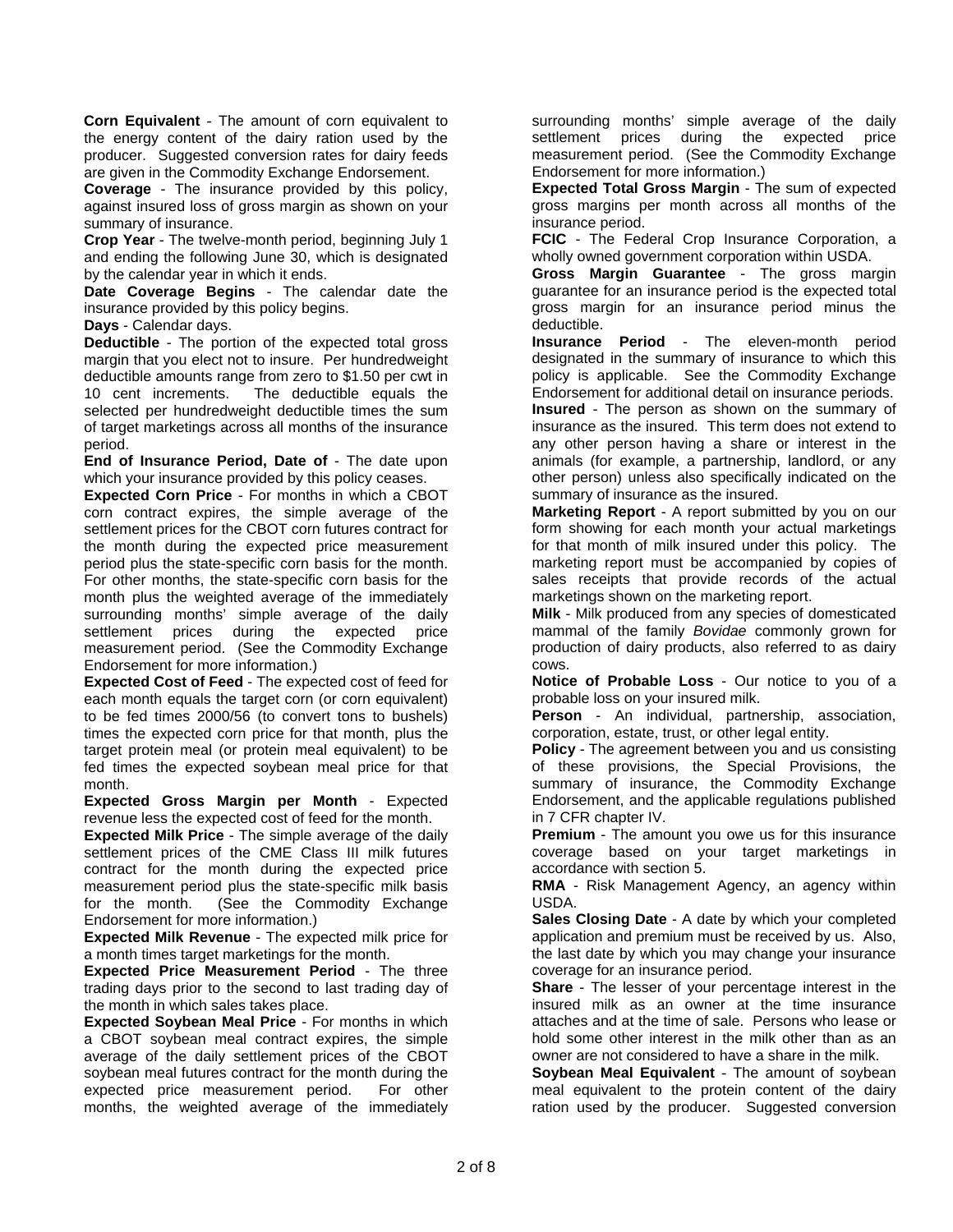rates for dairy feeds are given in the Commodity Exchange Endorsement.

**Substantial Beneficial Interest** - An interest held by a person of at least 10 percent in the applicant or insured. All spouses that reside in the household will be considered to have a substantial beneficial interest in the applicant or insured unless the spouse can prove that the milk owned is in a totally separate farming operation in accordance with FCIC procedures and the spouse derives no benefit from the dairy operation of the insured or applicant.

**Summary of Insurance** - Our statement to you, based upon your application, specifying the insured, the milk, the target marketings, gross margin guarantee, and the premium for an insurance period.

**Target Corn to Be Fed** - Your determination as to the number of tons of corn or corn equivalent that you will feed for each month.

**Target Protein Meal to Be Fed** - Your determination as to the number of tons of soybean meal or protein meal equivalent you will feed each month.

**Target Marketings** - Your determination as to the number of hundredweight of milk you elect to insure in each month during the insurance period.

**Target Marketings Report** - A report submitted by you on our form showing for each month your target marketings for that month.

**Termination Date** - The calendar date upon which your insurance ceases to be in effect because of nonpayment of any amount due us under the policy, including premium.

 web site. This is a facility through which FCIC **UCM** - FCIC's Underwriting Capacity Manager (UCM) manages underwriting capacity for livestock.

**USDA** - The United States Department of Agriculture.

**Void** - When the Policy is considered not to have existed for an insurance period as a result of concealment, fraud, or misrepresentation.

# **2. Life of Policy, Cancellation, and Termination**

- (a) You can only purchase this plan of insurance during a sales period, if:
	- (1) The expected gross margins are available on the RMA website.
	- (2) Underwriting capacity for this plan of insurance is available.
- (b) Unless we are notified by FCIC that underwriting capacity for this plan of insurance is available, we will not accept your application or extend insurance for additional insurance periods. Sales for the year will be suspended or terminated if there is insufficient underwriting capacity.
- (c) LGM for Dairy Cattle will not be offered for a sales period if the required data for establishing the expected gross margins for each month of the insurance period are not available because futures did not trade, or were not able to continue trading at the end of the day (such as the price moved the maximum allowed by the exchange and trading

was suspended), for any day that the information is needed.

- (1) LGM for Dairy Cattle will not be offered if CME class III milk futures prices decline by the maximum allowed by the exchange two consecutive days during the time period for establishing the expected gross margins.
- (2) LGM for Dairy Cattle will not be offered if CME class III milk or CBOT corn futures prices increase by the maximum allowed by the exchanges two consecutive days during the time period for establishing the expected gross margins.
- (d) Your agent does not have authority to bind coverage under this policy. Coverage for the milk described in the application will only become effective when we notify you in writing that your application has been accepted and approved by us and we issue a written summary of insurance to you.
	- (1) For subsequent insurance periods, coverage will only be effective if there is sufficient underwriting capacity and we issue a written summary of insurance to you.
	- (2) This policy will be available for sale only on business days when FCIC's UCM web site is operational.
- (e) The application must be completed by you and received by us not later than the sales closing date of each insurance period for which insurance coverage is requested. See the LGM commodity exchange endorsement for additional detail on sales closing dates.
- (f) Insurance coverage will not be provided if you are ineligible under the contract or under any federal statute or regulation or if you do not have a share in the livestock or livestock products to be insured.
- (g) Your application must contain all the information required by us to complete the summary of insurance.
	- (1) Applications that do not contain all social security numbers and employer identification numbers of the applicant and all social security numbers of individuals with a substantial beneficial interest in the applicant, as applicable, share, deductible, target marketings, and any other material information required to insure the gross margin for the livestock or livestock products are not acceptable.
	- (2) If an entity has an interest of more than 10 percent in the insured or applicant, the social security numbers of all individuals with a substantial beneficial interest in the entity must also be provided.
	- (3) If we discover that a person with a substantial beneficial interest has failed to provide a social security number or the person with a substantial beneficial interest is ineligible, the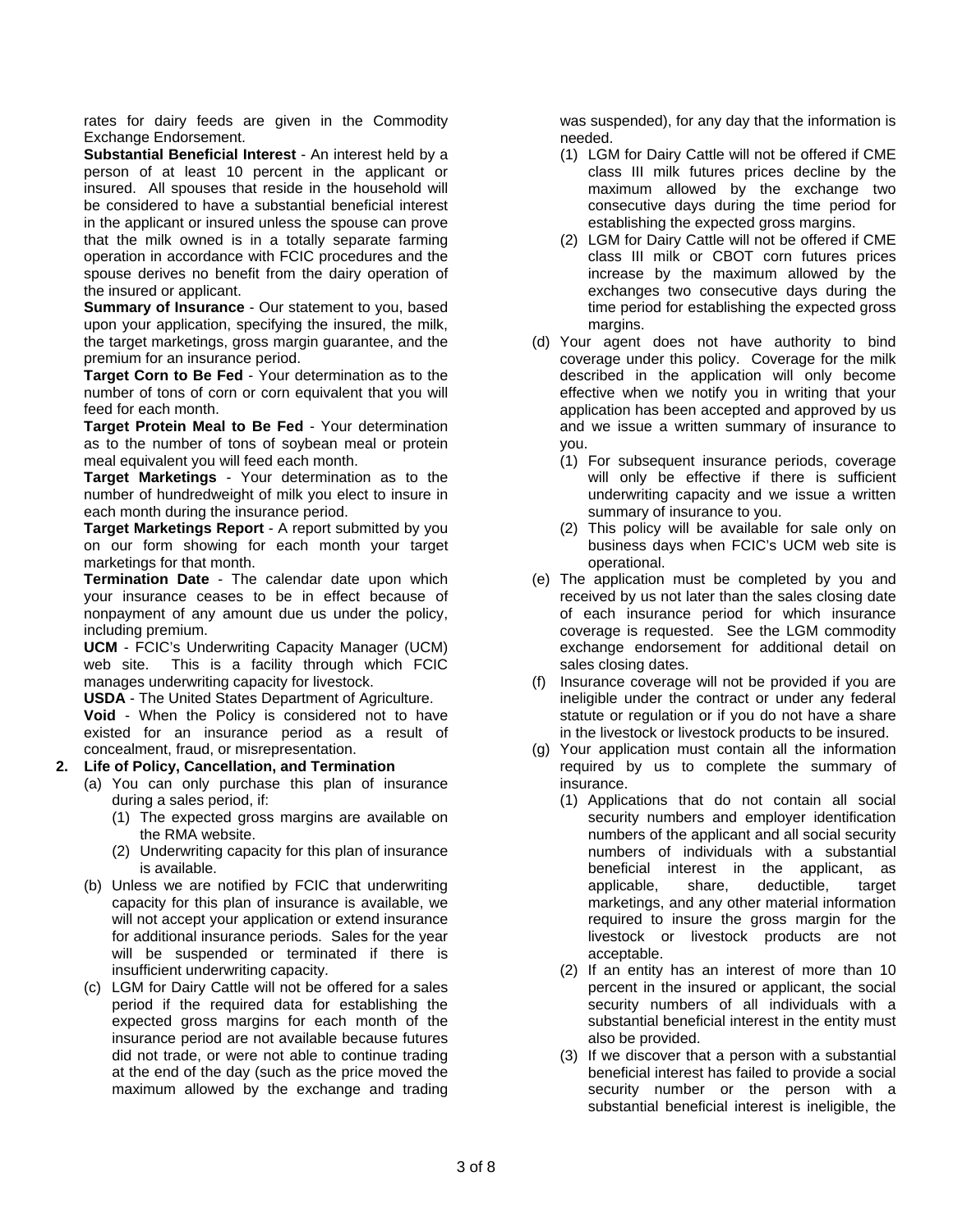application will not be accepted or no indemnity will be due for the insurance period for the milk insured for which the social security numbers were not provided or the person was ineligible. Because no indemnity is due as a result of a breach of this policy, any premiums will still be owed.

- (h) This is a continuous policy, but will automatically terminate at the end of the pilot program.
- (i) After acceptance of the application, you may not cancel this policy for the initial insurance period. Thereafter, the policy will continue in force for each succeeding insurance period unless canceled or terminated. Either you or we may cancel this policy after the initial insurance period by providing written notice to the other on or before the cancellation date.
- (j) If any amount due, including a check returned for insufficient funds or overpayment, plus any accrued interest, is not paid, or an acceptable arrangement for payment is not made, on or before the termination date specified in these Basic Provisions or the date contained in any notice to you, the amount will be considered delinquent and your insurance coverage will terminate.
	- (1) Termination may affect your eligibility for benefits under other USDA programs.
	- (2) You will also be determined to be ineligible to participate in any crop insurance program authorized under the Act in accordance with 7 CFR part 400, subpart U.
	- (3) For unpaid premium resulting from a check returned for insufficient funds, the policy will terminate as of the sales closing date;
	- (4) For other amounts due, the policy will terminate effective on the termination date immediately after the debt becomes delinquent;
	- (5) Payment of premium with a check returned for insufficient funds may result in your ineligibility for participation in any program administered under the authority of the Act.
	- (6) Ineligibility for unpaid premium resulting from a check returned for insufficient funds or failure to timely pay other amounts due will be effective on:
		- (i) The date that a policy was terminated for the livestock or livestock products for which you failed to pay premium and any related interest owed;
		- (ii) The payment date contained in any notification of indebtedness for any overpaid indemnity, if you fail to pay the amount owed by such due date; or
		- (iii) The termination date for the marketing year prior to the marketing year in which a scheduled payment is due under a payment agreement if you fail to pay the

amount owed by any payment date in such payment agreement.

- (7) All other policies that are issued by us under the authority of the Act, including all crop insurance policies, will also terminate as of the next termination date contained in the applicable policy;
- participate and any indemnities paid (8) A policy already in effect at the time you become ineligible will not be affected until the termination date for that policy and if you are ineligible, you may not obtain any insurance under the Act for any crop or livestock until payment is made in full, you execute an agreement to repay the debt and make payments in accordance with the agreement, or you file a petition to have your debts discharged in bankruptcy (Dismissal of the bankruptcy petition before discharge will void all policies in effect retroactive to the date you were originally determined ineligible to<br>participate and any indemnities paid subsequent to that date must be repaid.);
- (9) If you execute an agreement to pay the debt and fail to make any scheduled payment:
	- (i) All your policies, including all crop insurance policies, will be terminated effective on the termination date for the crop year prior to the crop year in which you failed to make the scheduled payment and no indemnity will be due for that year;
	- (ii) You will no longer be eligible to obtain insurance under the Act by execution of an agreement to pay the debt; and
	- (iii) You will be ineligible for insurance under the Act until the debt is paid in full or you file a petition to discharge the debt in bankruptcy. Dismissal of the bankruptcy petition before discharge will void all policies in effect retroactive to the date you were originally determined ineligible to participate and any payments and indemnities paid subsequent to that date must be repaid;
- (10)Once the policy is terminated, it cannot be reinstated for the current crop year unless the termination was in error because you did not owe any amounts or you paid the amounts owed on or before the termination date;
- (11)After you again become eligible for insurance under the Act, if you want to obtain coverage, you must reapply on or before the sales closing date for the crop or livestock (You cannot reapply for insurance in the crop year in which you became ineligible.); and
- (12)Any amount due us for any livestock or crop insured by us under the authority of the Act will be deducted from any indemnity due you for this or any other crop or livestock insured with us. If we deduct the amount due us from an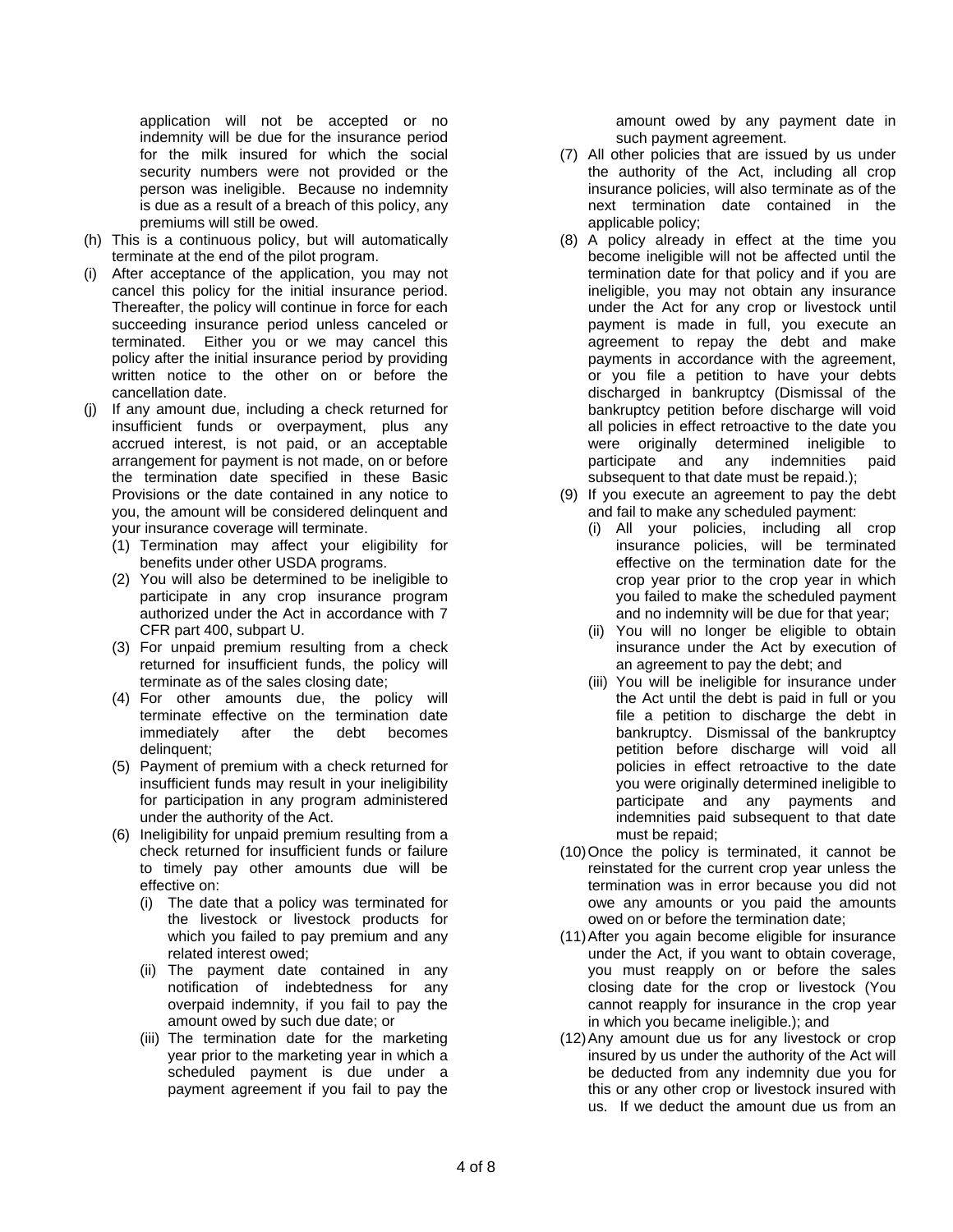indemnity, the date of payment for the purpose of this section will be the date you sign the properly executed claim for indemnity.

- (k) If you die, disappear, or are judicially declared incompetent, or if you are an entity other than an individual and such entity is dissolved, the Policy will terminate as of the date of death, judicial declaration, or dissolution. If such event occurs after coverage begins for any insurance period, the policy will continue in force through the insurance period and terminate at the end of the insurance period and any indemnity will be paid to the person or persons determined to be beneficially entitled to the indemnity. The premium will be deducted from the indemnity or collected from the estate. Death of a partner in a partnership will dissolve the partnership unless the partnership agreement provides otherwise. If two or more persons having a joint interest are insured jointly, death of one of the persons will dissolve the joint entity.
- (l) Any insured may sign any document relative to this policy on behalf of any other insured covered by this policy, provided that the person has a properly executed power of attorney or other legally sufficient document authorizing such insured to act for other insureds.
- (m) We may cancel your policy if no premium is earned for 3 consecutive years.
- (n) The cancellation date is June 30 for all insurance periods.
- (o) The termination date for debt for the insurance period is the first day of the next month immediately following the sales closing date.

#### **3. Insurance Coverages**

- (a) Your gross margin guarantee, deductible, and maximum premium for the insurance period are as shown on your summary of insurance.
- (b) You must select a deductible by the sales closing date.
- (c) You may only select one deductible that is applicable for all target marketings.
- (d) Target marketings must be submitted on our form by the sales closing date for each insurance period in which you desire coverage. If target marketings are not submitted by the sales closing date, your target marketings for the insurance period will be zero.
- (e) Target marketings for any month of an insurance period cannot be greater than the approved target marketings for that insurance period. Your target marketings are due at the time of application in the initial insurance period and your target marketings report is due by the sales closing date in subsequent insurance periods.
- (f) No indemnity will be owed, but you will still be responsible for any premiums owed, if we find that your marketing report:
- (1) Is not supported by written verifiable records in accordance with the definition of marketing report; or
- (2) Fails to accurately report actual marketings or other material information.
- (g) Under no circumstance will the total number of hundredweight insured exceed 240,000 hundredweight of milk in any insurance period or insurance year.
- (h) Coverage can be purchased from the time starting after the review of prices and ending on the following day at 9:00 a.m. Central Time or as otherwise specified in the Special Provisions. Coverage is not available for purchase if expected milk and feed prices are not available on the RMA website.
- (i) Sales of LGM may be suspended for the next sales period if unforeseen and extraordinary events occur that interfere with the effective functioning of the corn, soybean meal, or milk commodity markets. Evidence of such events may include, but is not limited to, consecutive limit down moves in the milk futures markets or limit up moves in the corn and soybean meal contracts.

#### **4. Causes of Loss Covered**

This policy provides insurance only for the difference between the actual gross margin and the gross margin guarantee. This policy does not insure against the death or other loss or destruction of your dairy cattle, or against any unexpected decline in milk production, or in other loss or damage of any kind whatsoever.

#### **5. Annual Premium**

The premium is earned and payable at the time coverage begins. The application will not be accepted if the premium is not paid in full at the time of application. In subsequent insurance periods, if the premium is not paid in full by the applicable sales closing date, your target marketings will be reduced to zero for each month of the insurance period and you will have no coverage for milk under this policy. The premium amount is shown on your summary of insurance.

#### **6. Insurance Period**

- (a) Coverage begins on your milk one full calendar month following the last calendar day of the month in which sales occurs, unless otherwise specified in the Special Provisions, provided premium for the coverage has been paid in full. For example for the contract with a sales closing date of January 29, coverage will begin on March 1.
- (b) Coverage ends at the earliest of:
	- (1) The last month of the insurance period in which you have target marketings.
	- (2) As otherwise specified in the policy.
	- (3) If the end date is on a Saturday, Sunday, or federal holiday, or, if for any reason the relevant report is not available to us for that day or any other day of the ending period, then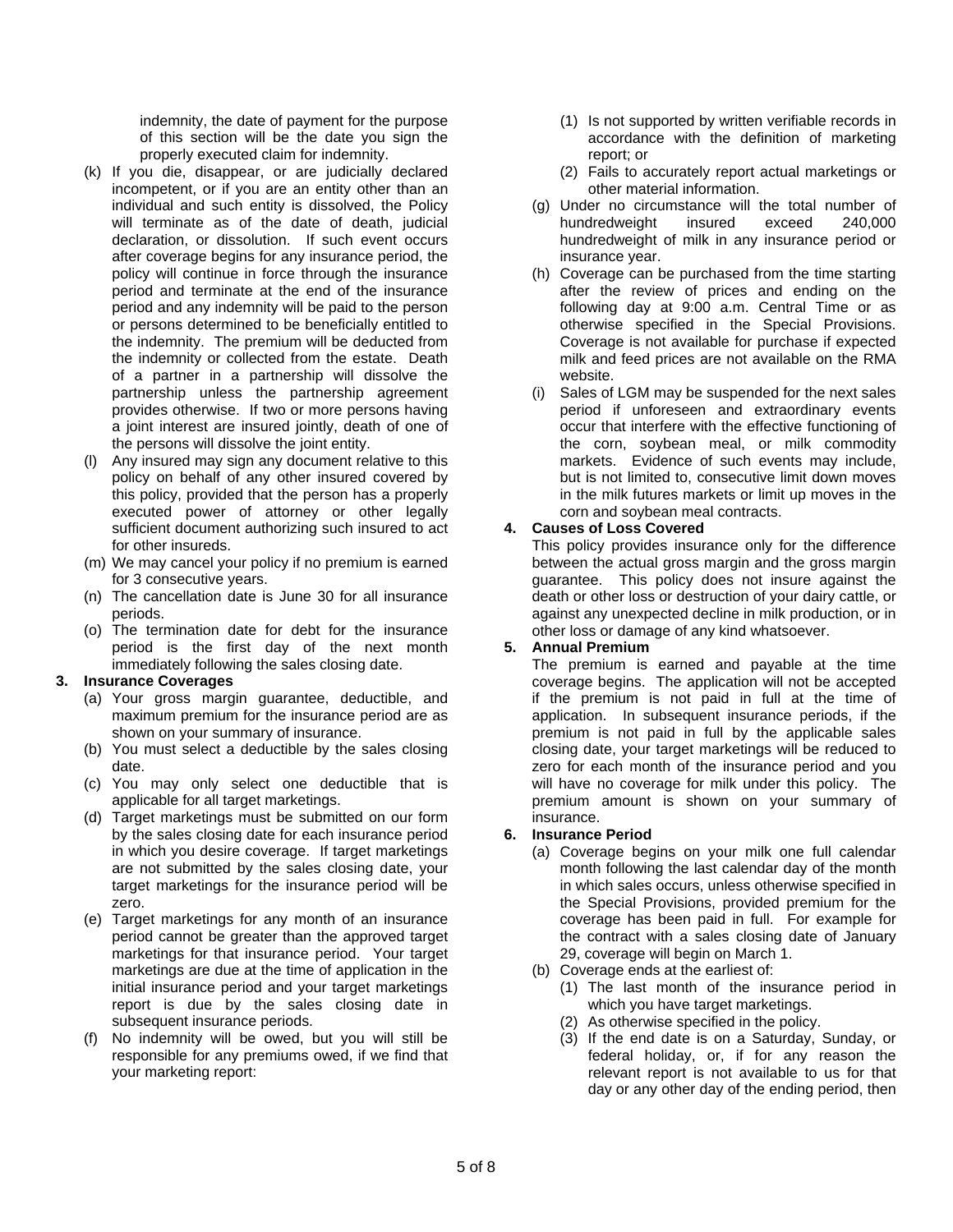the actual ending value will be based on the most recent reports made prior to that date.

### **7. Determining Indemnities**

- (a) In the case of a payable loss on insured milk, we will send you a notice of probable loss approximately ten days after all actual gross margins applicable for the insurance period are released by RMA. You must submit a marketing report, within 15 days of your receipt of the notice of probable loss.
- (b) In the event of loss covered by this policy, we will settle your claim by subtracting the actual total gross margin from the gross margin guarantee. If the result is greater than zero, an indemnity will be paid.
- (c) In the event that the total of actual marketings are less than 75 percent of the total of targeted marketings for the insurance period, indemnities will be reduced by the percentage by which the total of actual marketings for the insurance period fell below the total of target marketings for the period.

### **8. Conformity to Food Security Act**

Although your violation of a number of federal statutes, including the Act, may cause cancellation or termination of the policy or may cause the policy to become void, you should be specifically aware that your policy will be canceled if you are determined to be ineligible to receive benefits under the Act due to violation of the controlled substance provisions (title XVII) of the Food Security Act of 1985 (Pub. L. 99-198) and the regulations published at 7 CFR part 400, subpart F. Your policy will be canceled if you are determined, by the appropriate agency, to be in violation of these provisions. We will recover any and all monies paid to you or received by you during your period of ineligibility, and your premium will be refunded, less a reasonable amount for expenses and handling not to exceed 24.5 percent of the total premium.

# **9. Amounts Due Us**

- (a) Interest will start to accrue on the sales closing date if the check for premium is returned for insufficient funds at the rate of 1.25 percent simple interest per calendar month, or any portion thereof, on any unpaid amount due us.
- (b) For the purpose of any other amounts due us, such as repayment of indemnities found not to have been earned, interest will start to accrue on the date that notice is issued to you for the collection of the unearned amount. Amounts found due under this paragraph will not be charged interest if payment is made within 30 days of issuance of the notice by us. The amount will be considered delinquent if not paid within 30 days of the date the notice is issued by us.
- (c) All amounts paid will be applied first to expenses of collection, if any, second, to the reduction of

accrued interest, and then to the reduction of the principal balance.

- (d) If we determine that it is necessary to contract with a collection agency or to employ an attorney to assist in collection, you agree to pay all the expenses of collection.
- (e) Amounts owed to us by you may be collected in part through administrative offset from payments you receive from United States government agencies in accordance with 31 U.S.C. chapter 37.

### **10. Legal Action Against Us**

- (a) You may not bring legal action against us unless you have complied with all of the policy provisions.
- (b) If you do take legal action against us, you must do so within 12 months after denial of your claim. Suit must be brought in accordance with the provisions of 7 U.S.C. 1508(j).
- (c) Under no circumstances will we be liable for the payment of damages (compensatory, punitive, or other), attorneys' fees, or other charges in connection with any claim for indemnity, whether we approve or disapprove such claim.

### **11. Payment and Interest Limitations**

We will pay simple interest computed on the net indemnity ultimately found to be due by us or by a final judgment of a court of competent jurisdiction, from and including the 61st day after the date you sign, date, and submit to us the properly completed marketing report. Interest will be paid only if the reason for our failure to timely pay is **NOT** due to your failure to provide information or other material necessary for the computation or payment of the indemnity. The interest rate will be that established by the Secretary of the Treasury under section 12 of the Contract Disputes Act of 1978 (41 U.S.C. 611) and published in the Federal Register semiannually on or about January 1 and July 1 of each year, and may vary with each publication.

# **12. Concealment, Misrepresentation or Fraud**

- (a) If you have falsely or fraudulently concealed the fact that you are ineligible to receive benefits under the Act or if you or anyone assisting you has concealed or misrepresented any material fact relating to this Policy:
	- (1) This policy will be void for each insurance period in which the concealment, fraud, or misrepresentation occurred; and
	- (2) You may be subject to remedial sanctions in accordance with 7 U.S.C. 1515(h) and 7 CFR part 400, subpart R.
- (b) Voidance of this policy will result in you having to reimburse all indemnities paid for the insurance period.
- (c) Voidance will be effective on the first day of the insurance period for the crop year in which the act occurred and will not affect the policy for subsequent insurance periods unless a violation of this section also occurred in such insurance periods.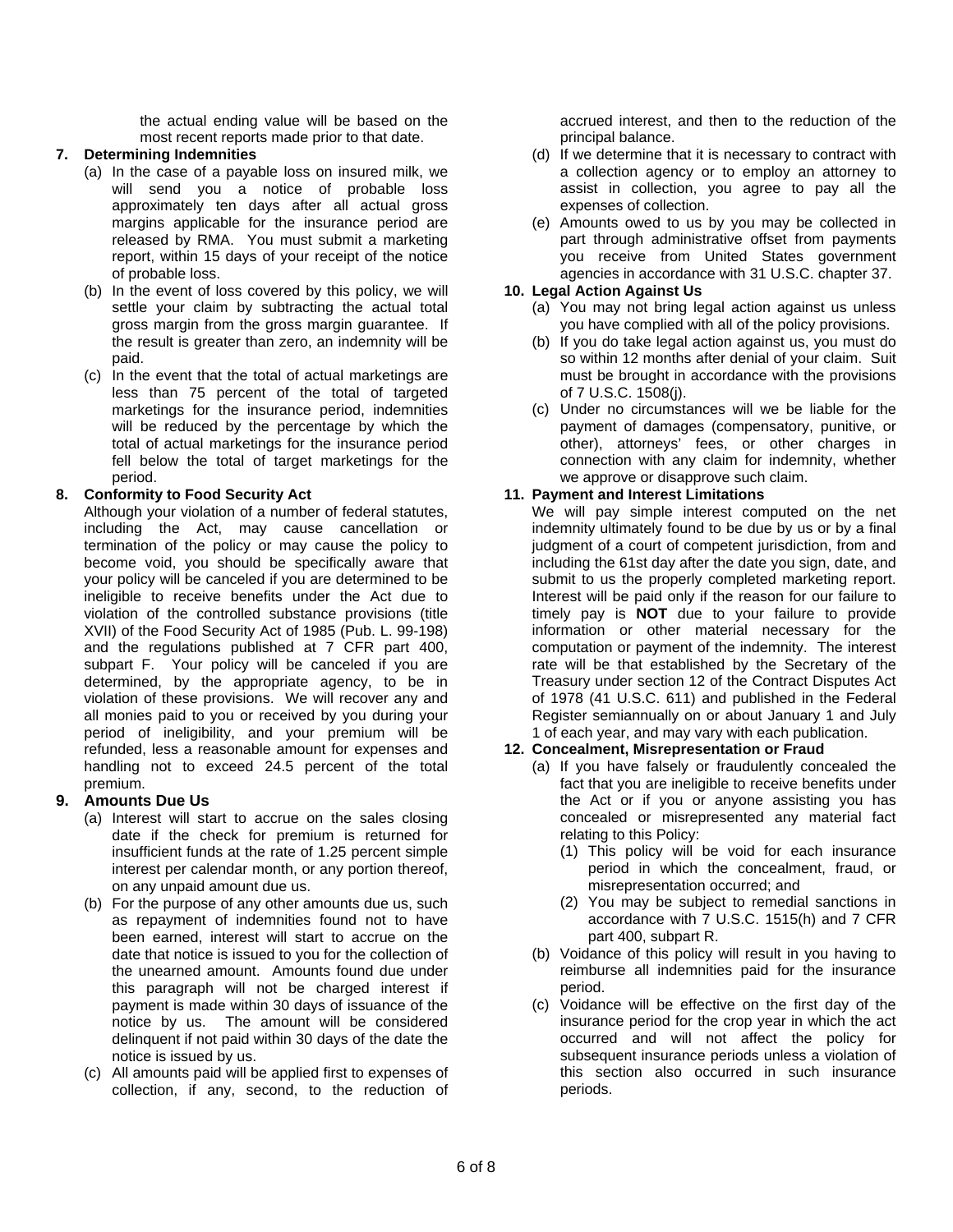(d) Even though this policy is void, you will still be required to pay 24.5 percent of the total premium due under the policy to offset costs incurred by us in the service of this policy.

#### **13. Transfer of Coverage and Right to Indemnity**

transferee is eligible for crop or livestock insurance. If you transfer any of your milk during the insurance period, you may transfer your coverage rights, if the We will not be liable for any more than the liability determined in accordance with your policy that existed before the transfer occurred. The transfer of coverage rights must be on our form and will not be effective until approved by us in writing. Both you and the transferee are jointly and severally liable for the payment of the premium. The transferee has all rights and responsibilities under this policy consistent with the transferee's interest. If the transferee is not eligible for livestock insurance for any reason, and the transfer occurs before the final 30 days of the insurance period, then the transferred portion of the coverage will be terminated and no premium for that portion will be refunded.

# **14. Assignment of Indemnity**

 accurately determine the amount of the claim. However, no action will lie against us for failure to do You may assign to another party your right to an indemnity for the insurance period. The assignment must be on our form and will not be effective until approved in writing by us. The assignee will have the right to submit all loss notices and forms as required by the policy. If you have suffered a loss from an insurable cause and fail to file a marketing report within 15 days after you receive a notice of probable loss, the assignee may submit the marketing report not later than 15 days after the 15-day period has expired. We will honor the terms of the assignment only if we can so.

#### **15. Subrogation (Recovery of Loss from a Third Party)**  Since you may be able to recover all or a part of your loss from someone other than us, you must do all you can to preserve this right. If you recover any funds from someone else, you must repay to us the amount you receive from us, not to exceed the amount of indemnity we paid to you. If we pay you for your loss, your right to recovery will, at our option, belong to us. If we recover more than we paid you plus our expenses, the excess will be paid to you.

### **16. Descriptive Headings**

The descriptive headings of the various policy provisions are formulated for convenience only and are not intended to affect the construction or meaning of any of the policy provisions.

#### **17. Notices**

(a) All notices required to be given by you must be in writing and received by the insurance agent identified in your application within the designated time unless otherwise provided by the notice requirement. Notices required to be given immediately may be by telephone or in person and

confirmed in writing. Time of the notice will be determined by the time of our receipt of the written notice. If the date by which you are required to submit a report or notice falls on Saturday, Sunday, or a federal holiday, or if your agent's office is, for any reason, not open for business on the date you are required to submit such notice or report, such notice or report must be submitted on the next business day.

(b) All notices and communications required to be sent by us to you will be mailed to the address contained in the summary of insurance. Notice sent to such address will be conclusively presumed to have been received by you. You should advise us immediately of any change of address.

### **18. Applicability of State and Local Statutes**

If the provisions of this policy conflict with statutes of the state or locality in which this policy is issued, the policy provisions will prevail. State and local laws and regulations in conflict with federal statutes or regulations do not apply to this policy.

### **19. Other Insurance**

You must not obtain any other livestock insurance issued under the authority of the Act on the insured milk. If we determine that more than one policy on the milk is intentional, you may be subject to the sanctions authorized under this policy, the Act, or any other applicable statute. If we determine that the violation was not intentional, the policy with the earliest date of application will be in force and all other policies will be void. Nothing in this paragraph prevents you from obtaining other insurance not issued under the Act.

#### **20. Access to Insured Milk and Records, and Record Retention**

- (a) We, and any employee of USDA, reserve the right to examine the dairy herd of the insured producer, and all records relating to sale of the milk as often as we reasonably require during the record retention period.
- (b) For three years after the end of the insurance period, you must retain, and provide upon our request, or the request of any USDA employee, complete records of the purchase, feeding, shipment, sale, or other disposition of all the insured milk. This requirement also applies to the records to establish the basis for the marketing report for each insurance period. You must also provide upon our request, or the request of any USDA employee, separate records showing the same information from any milk not insured. We may extend the record retention period beyond three years by notifying you of such extension in writing. Your failure to keep and maintain such records will result in no indemnity being due and since the denial of indemnity is based on a breach of the policy for the insurance period, you will still be required to pay all premiums owed.